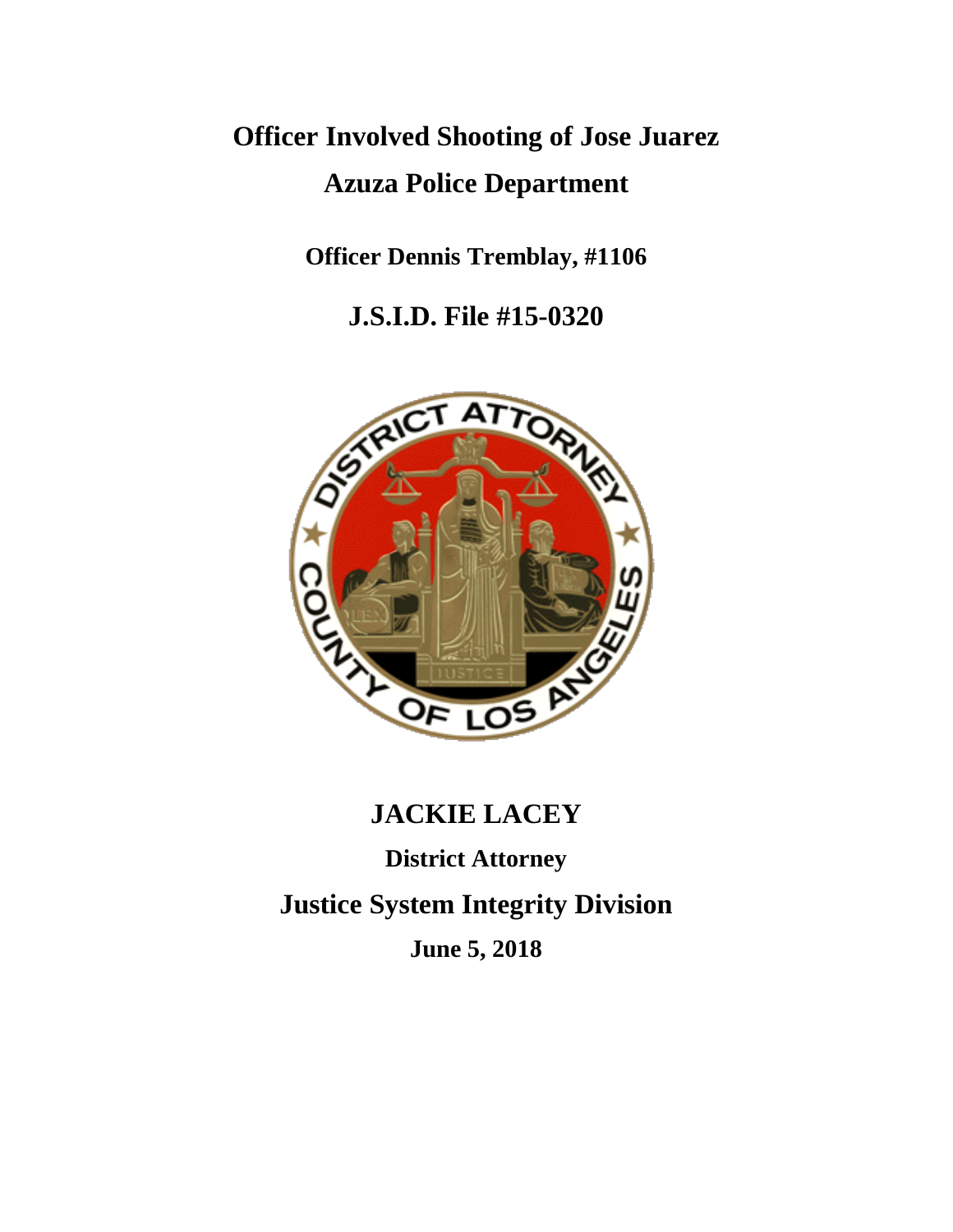#### **MEMORANDUM**

| TO:             | <b>CHIEF STEVE HUNT</b><br><b>Azusa Police Department</b><br>725 North Alameda Avenue<br>Azusa, California 91702                                 |
|-----------------|--------------------------------------------------------------------------------------------------------------------------------------------------|
|                 | CAPTAIN CHRISTOPHER BERGNER<br>Los Angeles County Sheriff's Department<br>Homicide Bureau<br>1 Cupania Circle<br>Monterey Park, California 91755 |
| FROM:           | JUSTICE SYSTEM INTEGRITY DIVISION<br>Los Angeles County District Attorney's Office                                                               |
| <b>SUBJECT:</b> | <b>Officer Involved Shooting of Jose Juarez</b><br>J.S.I.D. File #15-0320<br>A.P.D. File #15-21661<br>L.A.S.D. File #015-00044-3199-057          |
| DATE:           | June 5, 2018                                                                                                                                     |

The Justice System Integrity Division of the Los Angeles County District Attorney's Office has completed its review of the June 24, 2015, non-fatal shooting of Jose Juarez by Azusa Police Department (APD) Officer Dennis Tremblay. It is our conclusion that Officer Tremblay acted in lawful self-defense at the time he fired his weapon.

The District Attorney's Command Center was notified of this shooting on June 25, 2015, at approximately 1:30 a.m. The District Attorney Response Team responded to the location. They were given a briefing and walk-through of the scene by Los Angeles County Sheriff's Department (LASD) Lieutenant David Coleman.

The following analysis is based on reports, recorded interviews, a video recording, and photographs submitted to this office by the LASD – Homicide Bureau. No compelled statements were considered in this analysis.

#### **FACTUAL ANALYSIS**

On June 24, 2015, at approximately 11:35 p.m., APD Corporal Jorge Sandoval and Officer Anthony Conwell were working patrol in the area of Donna Beth Avenue and Gladstone Street, a high crime area in the City of Azusa. Both officers were dressed in uniform, and Conwell was driving their marked black and white patrol vehicle. As they proceeded north on Donna Beth Avenue, both officers saw a man, later identified as Jose Juarez, walking southbound on the east sidewalk of Donna Beth Avenue. Juarez was wearing a flannel long sleeved shirt, which struck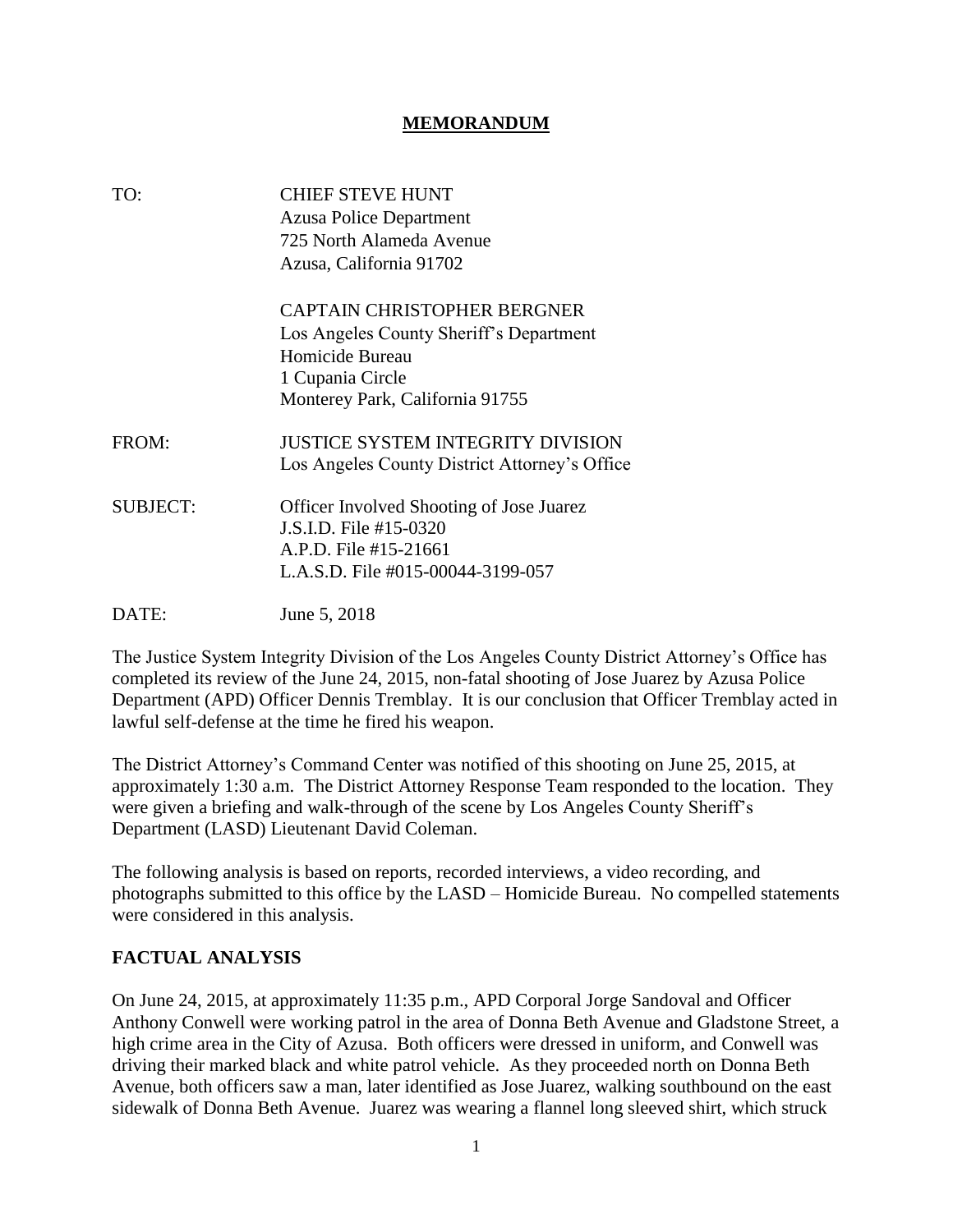Sandoval as unusual due to the warm weather.<sup>1</sup> Sandoval, the training officer, told Conwell to make a U-turn so they could check on Juarez.

Conwell made a U-turn and the officers drove south on Donna Beth Avenue and turned east onto Orkney Street. They did not see Juarez as they traveled on Orkney Street. When they got to Conwell Avenue, both officers looked south and saw Juarez crossing Conwell Avenue, traveling from the west to the east.<sup>2</sup> Conwell turned south onto Conwell Avenue and used the spotlight on his vehicle to illuminate Juarez. Juarez increased his speed, and looked back over his shoulder, apparently checking on the officers.<sup>3</sup> Sandoval described Juarez as looking "agitated." Both officers exited their vehicle and began walking towards Juarez, who continued to walk away from them. As he walked away, Sandoval saw Juarez reach his hands toward his waistband.

Juarez began to run. The officers yelled that they wanted to speak with Juarez, and ordered Juarez to show his hands in both English and Spanish.<sup>4</sup> Juarez did not show his hands, and hid behind a parked car. Juarez ducked down and concealed himself, but popped his head up several times. Juarez then quickly walked south, and again broke into a run.

Juarez ran a short distance and then hopped over a short chain link fence bordering the house located at North Conwell Avenue.<sup>5</sup> Conwell followed first, jumping over the fence, and Sandoval trailed behind. Juarez proceeded east on the driveway that bordered the north side of the residence. Juarez reached toward his waist, and Conwell was concerned that Juarez was going to remove a weapon. Juarez did not remove a weapon; instead he crouched down, and then ran to the northeast corner of the residence, out of Conwell and Sandoval's sight.

Juarez disappeared briefly and then returned, holding a rake. Juarez swung the rake, hitting the house. Conwell moved to avoid being struck by the rake, and ordered Juarez to "Put it down!" Sandoval saw Juarez throw the rake towards Conwell, and then saw the rake skid along the driveway until it made contact with Sandoval's boot. Juarez then went back to the northeast corner of the residence. The officers followed.

While in the backyard area of the home, Juarez armed himself with a shovel, held it in a "port arms" style with the metal portion elevated, lunged at the officers, and swung the shovel several times, nearly hitting Conwell and striking the home. 6 Both officers ordered Juarez to "Drop the shovel!"<sup>7</sup> Juarez moved toward the southeast corner of the residence. Conwell followed, and

<sup>&</sup>lt;sup>1</sup> The high that day was recorded at 89 degrees and the low was 68 degrees, with a mean temperature of 78 degrees.

<sup>2</sup> The officer and the street share the same name.

<sup>&</sup>lt;sup>3</sup> At this time, Conwell recognized Juarez from a prior contact. He relayed this information to Sandoval, but did not believe Sandoval heard him because Sandoval did not respond. Conwell was one of several officers who arrested Juarez on June 12, 2015. That arrest involved a use of force by several APD officers, including a Taser deployment. <sup>4</sup> Sandoval is a fluent Spanish speaker.<br><sup>5</sup> North Conwell Avenue is a sing

<sup>5</sup> North Conwell Avenue is a single-family residence located on the east side of Conwell Avenue. The front of the residence faces west, and the backyard is located east of the property. There is a driveway located along the north side of the house.

<sup>6</sup> Mirriam-Webster defines "port arms" as "a position in the manual of arms in which the rifle is held diagonally in front of the body with the muzzle pointing upward to the left."

<sup>&</sup>lt;sup>7</sup> Juarez was mumbling or uttering words, but the officers could not understand him. Sandoval believed Juarez spoke in Spanish, and therefore Sandoval issued his commands in Spanish, while Conwell spoke in English.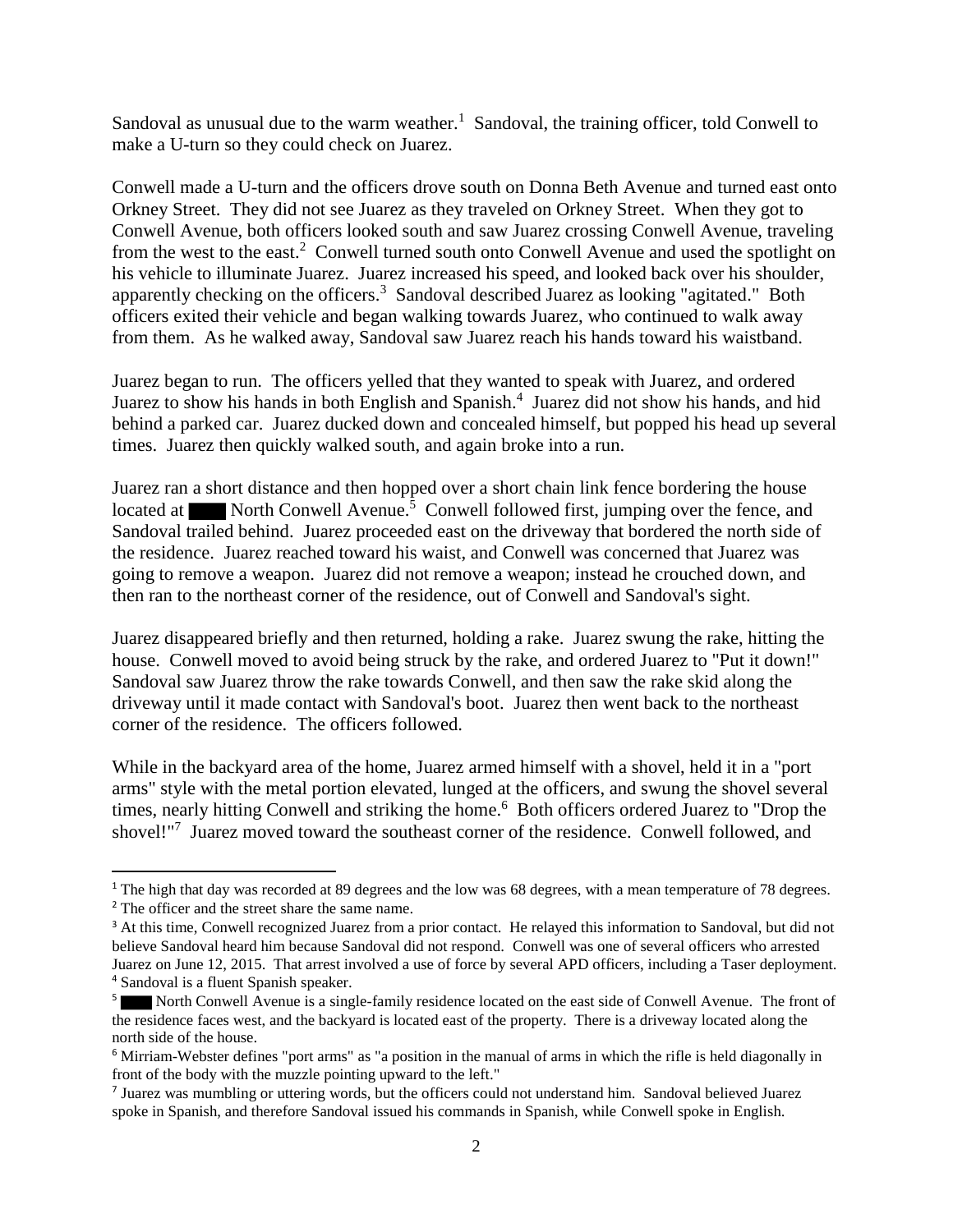Sandoval circled the other direction, ending up on the driveway. Juarez stood on the south side of a car parked in the driveway, and Sandoval took a position on the north side of the car. Juarez was still holding the shovel, and repeatedly crouched down and then peered over the hood of the car. Conwell arrived and joined Sandoval near the north side of the car. Bennie F., who was watching the events in front of the house, yelled to Juarez in Spanish, "Do what they are telling you! Drop the shovel!"<sup>8</sup>

Sandoval drew his Taser and walked closer to Juarez, who was still crouched down near the car. Sandoval fired his Taser at Juarez, which did not appear to affect Juarez. Juarez, still holding the shovel, ran south along the front of the residence, and then turned east, running along the south side of the house. Sandoval and Conwell followed. As they ran along the front of the house, Officer Dennis Tremblay arrived in a marked black and white vehicle. Just seconds later, Sergeant Terry Smith and Officer Jesus Landa arrived in separate vehicles.<sup>9</sup> Smith grabbed his less-lethal shotgun, and Tremblay, Landa, and Smith all ran to the front of the residence.<sup>10</sup>

Sandoval directed Tremblay to run east on the driveway toward the backyard of the home, which Tremblay did. All other officers walked south along the front of the residence, and then east towards the southeast corner of the home. Smith proceeded first, followed by Sandoval, Conwell, and Landa. The area contained several bushes and trees, which the officers had to avoid as they approached Juarez, who was crouched down near the southeast corner of the residence. Tremblay approached along the east side of the home. From this position, Tremblay could see Juarez holding the shovel with the metal spade portion pointed up, but could not see the other officers. Likewise, Smith, Sandoval, Conwell and Landa could not see Tremblay, although they could hear him. The officers repeatedly ordered Juarez to "Drop the shovel!"

Juarez stood facing Tremblay, holding the shovel with the spade up. Tremblay, a fluent Spanish speaker, ordered Juarez in Spanish to "Drop the shovel!" Juarez responded to Tremblay in Spanish, saying "Let me go or I'm going to kill you!" Tremblay again ordered Juarez to "Drop the shovel!" Juarez initially responded, "I'm going to kill you!," but then stated, "Kill me! Kill me!"

Tremblay told Juarez, "We are not going to kill you! Just drop the shovel!" Juarez turned to look at the officers east of him, and then looked back at Tremblay. As Juarez stood with the shovel over his head, focusing on Tremblay, Smith fired his less lethal shotgun at Juarez.<sup>11</sup> Juarez walked northbound, towards Tremblay. Tremblay described Juarez as looking very angry, "like he wanted to murder me." Tremblay saw Juarez charge at him, holding the shovel like a baseball bat. Juarez closed the distance to approximately seven to ten feet, and believing

l

<sup>8</sup> Several witnesses, including Marcelino G., Lizette J., David M., Elizabeth M., Jessica F., and Gabby J., heard the officers tell Juarez to "Drop the shovel!"

<sup>9</sup> Tremblay, Smith, and Landa were all dressed in uniform.

<sup>&</sup>lt;sup>10</sup> Conwell and Sandoval had been broadcasting this event as it unfolded. Although they did not broadcast the numerical address of the residence, Sandoval dropped his flashlight in the front yard and aired that information so responding units could find them.

<sup>&</sup>lt;sup>11</sup> Smith knew there was an officer on the east side of the house because he could hear commands coming from that direction, and saw a flashlight emanating from the same area. Tremblay held his flashlight in his left hand, and his duty weapon in his right hand. Smith recalled that Juarez began to advance toward Tremblay just prior to Smith firing his less-lethal shotgun.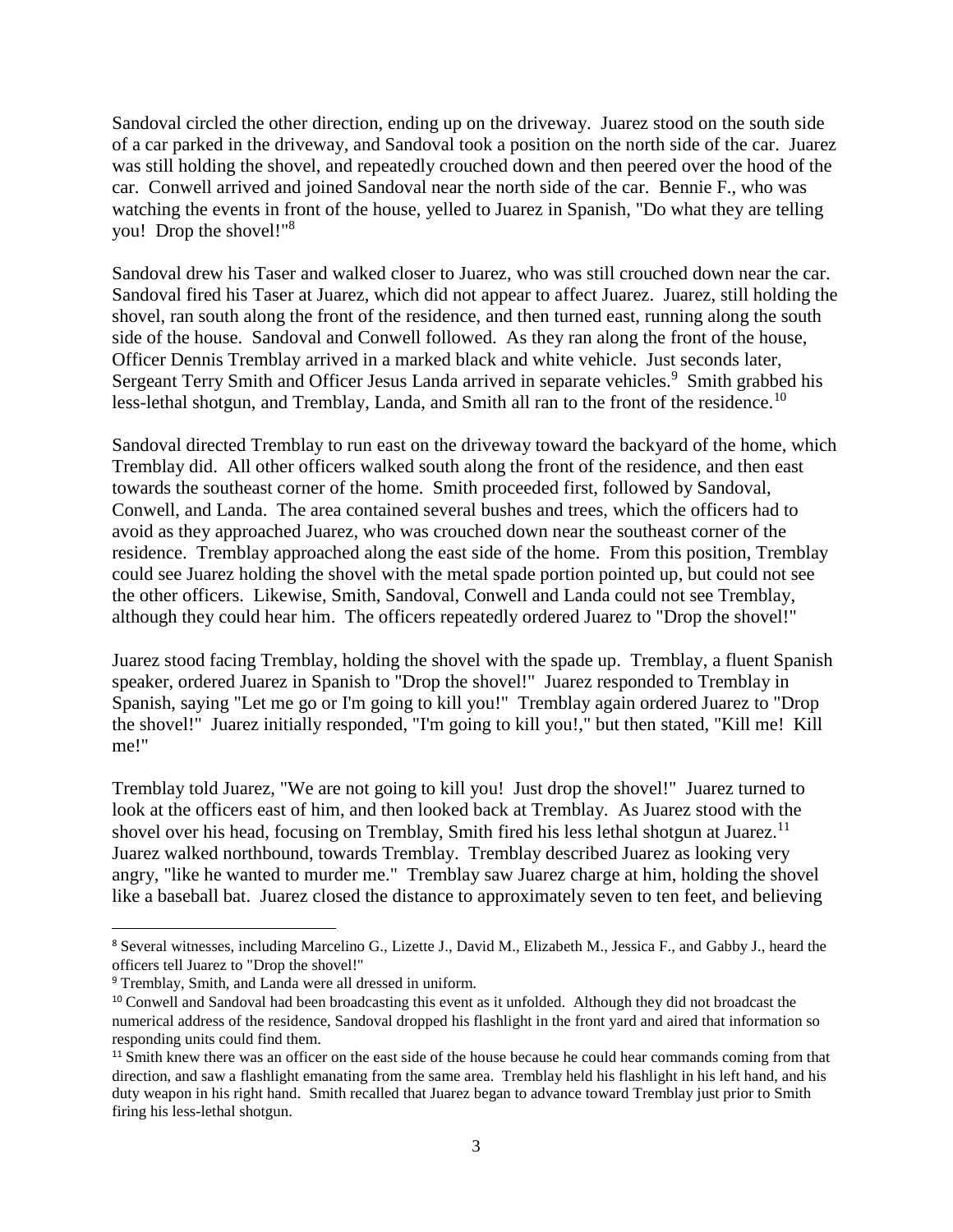Juarez was going to attack him with the shovel, Tremblay fired his duty weapon at Juarez. Juarez remained standing and did not relinquish the shovel.

The officers who were positioned on the south side of the house moved to the backyard on the east side of the house. Juarez was standing, holding the shovel and facing Tremblay. Smith fired several additional less-lethal shotgun rounds at Juarez. At some point, Juarez dropped to the ground, laying on his back, still holding the shovel.

The officers repeatedly ordered Juarez to drop the shovel and attempted to disarm Juarez as he laid on the ground, flailing and swinging the shovel. During the struggle to disarm Juarez, Conwell deployed his Taser, which caused Juarez to momentarily freeze.<sup>12</sup> However, the officers were still unable to disarm Juarez. Smith also fired his less-lethal shotgun and Sandoval used his baton to strike Juarez several times in his triceps and back area, but Juarez blocked at least one of the strikes with the shovel handle and at one point, struck Sandoval in the upper torso with the shovel.<sup>13</sup> Juarez moved the edge of the shovel's spade to his neck, and moved it up and down in a sawing motion, as if he was trying to hurt himself. At some point, the officers were able to grab the shovel and roll Juarez onto his stomach.

Juarez continued to struggle while on his stomach. Ultimately, Landa approached to pull one of Juarez' hands from under his body. Landa knew Juarez from previous encounters and called him by name. Juarez recognized Landa, told Landa that he trusted him, and allowed Landa to complete the handcuffing process.

Paramedics were called, arrived to the scene, and transported Juarez to USC Medical Center. Juarez was treated for gunshot wounds to his left hip, left elbow, and right hand. Two Taser darts were removed from Juarez' body: one from his right lower abdomen and the other from his left bicep. Juarez survived his injuries. $14$ 

Juarez would not provide the investigators with a statement as to what occurred.

Juarez' sister, brother-in-law, and their family live at the location in question. Although several family members were inside the home and witnessed or heard a portion of the events, including gunshots, none saw the officer involved shooting.

Maria R. is Juarez' sister. She was asleep in her bedroom located in the southwest corner of the home when she heard running and yelling, which woke her. Maria R. then heard loud knocking on her front door. She got up, went to the front door, and looked out. Maria R. saw two police officers standing north of a vehicle parked in her driveway. Her daughters pulled her away from the front door and walked with her back to her bedroom.<sup>15</sup> A short time later, Maria R. heard

 $\overline{\phantom{a}}$ 

<sup>&</sup>lt;sup>12</sup> It appears that Conwell fired his Taser twice while attempting to disarm Juarez.

<sup>&</sup>lt;sup>13</sup> Sandoval was wearing a protective vest at the time. He had a small red mark as a result of the blow.

<sup>&</sup>lt;sup>14</sup> This office filed criminal charges against Juarez for his behavior in this matter. However, the People announced unable to proceed because a necessary witness had been deployed for military service and was unavailable. When that witness returns from his deployment, the People intend to refile charges.

<sup>&</sup>lt;sup>15</sup> One of her daughters, Lucia R., told investigators she saw a man crouching by the car, looking north, when she went to get her mother.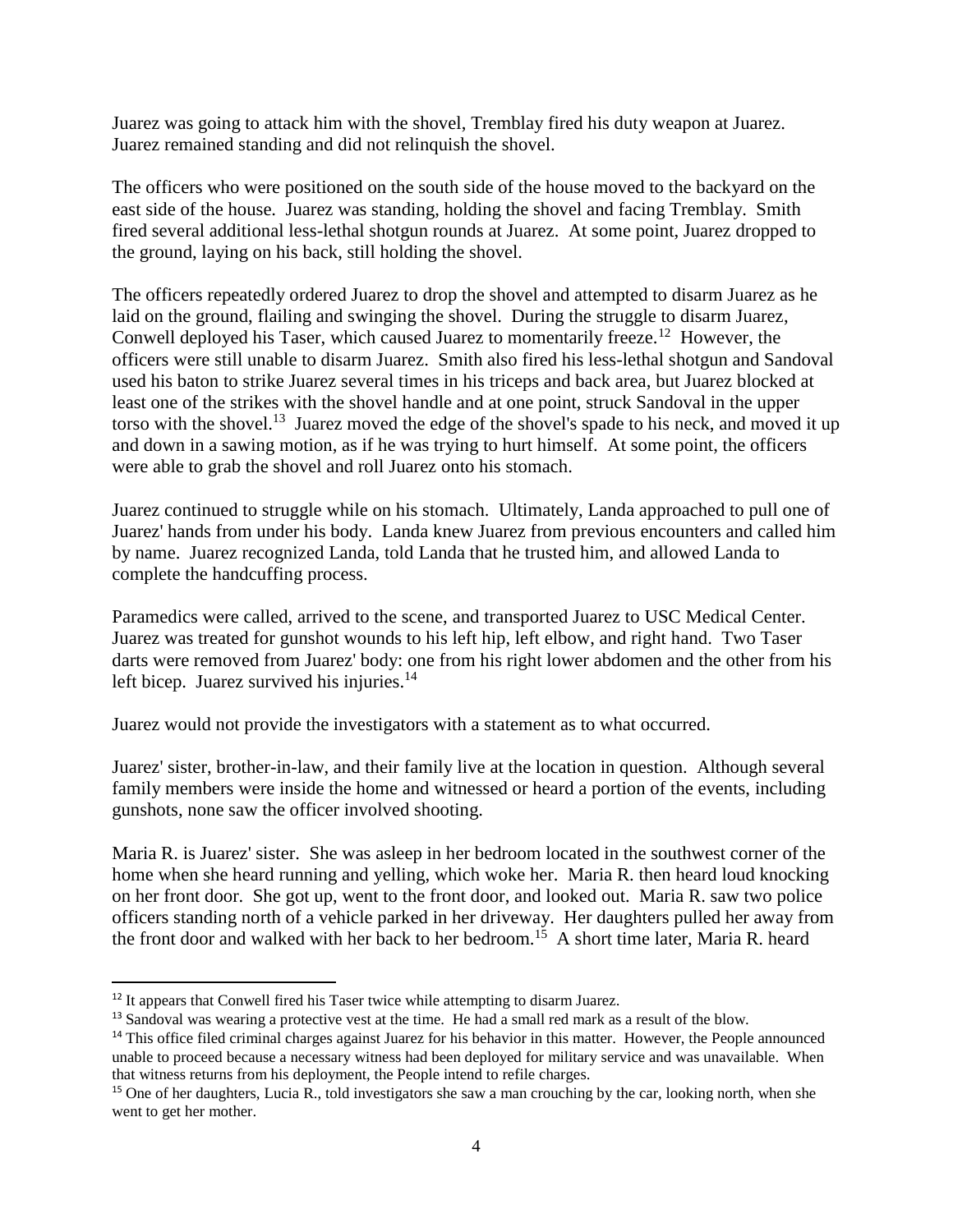noise emanating from the backyard. She walked to the kitchen and looked out the east facing window for a few seconds. Maria R. saw two police officers standing on the elevated portion of her backyard. The officers were shining their flashlights towards the southeast corner of her home. Maria R. heard one gunshot, but did not know who fired. She did not see Juarez at that time. Later, after the paramedics arrived, Maria R. asked Juarez what he did. Juarez responded that he did not do anything.

Guillermo R. is Maria R.'s husband. Guillermo R. was sleeping in the southwest bedroom when he heard the sound of running in the backyard. Guillermo R. exited the bedroom and heard knocking emanating from the front door. He looked out the small windows in the front door and saw a person, who he did not immediately recognize as Juarez, crouched behind the car parked in his driveway, and officers standing north of the car. The officers were pointing guns at the man and telling him to give up, and the man was yelling to call the Sheriff's Department.

Guillermo R. heard the officers ordering the man to "Drop the shovel!" He then heard a commotion in the backyard, followed by several gunshots. Guillermo R. looked out the east facing kitchen window, and saw the officers throw Juarez to the ground. He saw the officers handcuff Juarez, and saw several officers place their knees on Juarez. Guillermo R. did not see Juarez holding a shovel due to the darkness and the angle at which he was viewing the events, but heard the officers tell Juarez to let go of the shovel.<sup>16</sup>

Roman R. is Juarez' nephew, and lives at the residence in the southeast bedroom with his wife and three small children. They were in their bedroom when Roman R. heard noises in the backyard, followed by running to the front yard. Roman R. exited his bedroom and looked out the living room window. Roman R. saw Juarez hiding behind a car parked in the driveway. Roman R. also saw two police officers shining flashlights and pointing their guns at Juarez. Juarez yelled to Roman R., "Call the Sheriffs! Call the Sheriffs!" Roman R. told family members to call the Sheriff's Department.

Roman R. saw Juarez run to the backyard, followed by the officers, and then heard a gunshot. Roman R. went to the kitchen window and looked out to the backyard area. Roman R. initially had a hard time seeing what was occurring, but heard the officers tell Juarez to drop what he was carrying.<sup>17</sup> Roman R. heard additional commands by the officers and then heard a second gunshot, followed by a third gunshot. Roman R. saw Juarez fall to the ground, holding a shovel.<sup>18</sup> After Juarez fell, Roman R. heard another gunshot, and saw the officer take the shovel from Juarez. The officers rolled Juarez onto his stomach, pulled his hands behind his back, and handcuffed him. Roman R. believed two officers hit, or tried to hit, Juarez after he was handcuffed. Roman R. yelled to the officers, "Hey, don't hit him! Why are you hitting him?" In addition to Juarez' family, several others in the area witnessed a portion of the events.

 $\overline{\phantom{a}}$ 

<sup>&</sup>lt;sup>16</sup> The backyard lights were not illuminated at the time of the incident. After Juarez was handcuffed, an officer asked Roman R. where the outdoor light switch was, and turned on the lights to the backyard.

<sup>&</sup>lt;sup>17</sup> Roman R.'s wife, Lorena R., heard the officers yell, "Put down the shovel!" Lorena R. did not see the incident.

<sup>&</sup>lt;sup>18</sup> Roman R. indicated Juarez was holding the shovel with two hands, similar to a baseball player holding a bat. Roman R. believed Juarez was holding the shovel in a defensive, not offensive, manner, and was moving the shovel up and down to protect himself from the officers.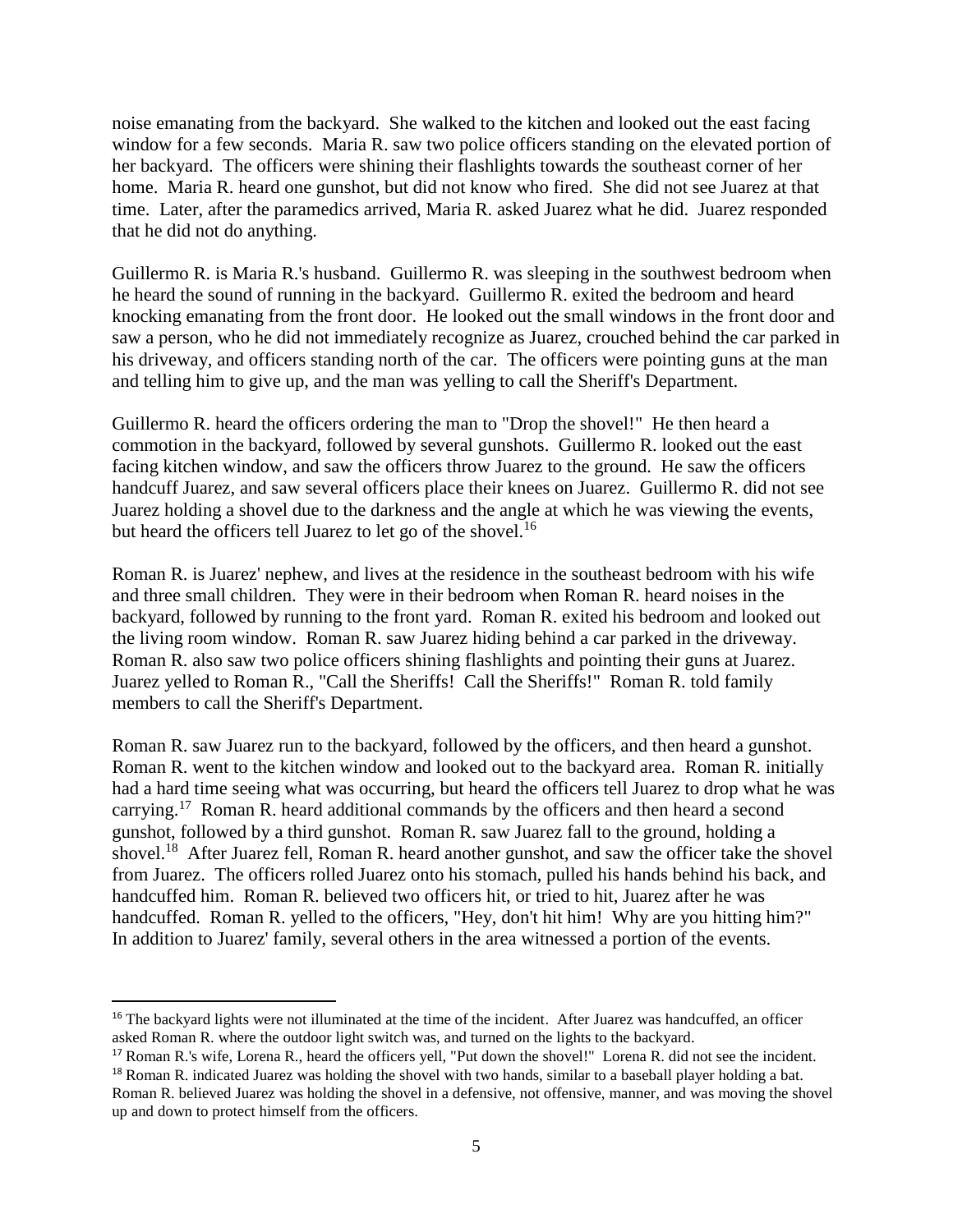Bennie F. was inside his home on Conwell Avenue when he heard a commotion outside and someone yelling, "Put your hands up!" He exited his residence, heard someone yell, "Drop the shovel!" and saw Juarez run from the south side of a residence, holding a shovel. Juarez banged on the front door with the shovel and yelled, "Let me in!" or "Open the door!" Bennie F. described Juarez as looking "panicked" and "frantic."

Bennie F. saw the officers travel westbound on the driveway and approach Juarez. The officers stood on one side of a car parked in the driveway, as Juarez crouched down, hiding behind the other side. Bennie F. told Juarez to drop the shovel and lay down. Bennie F. saw Juarez briefly put the shovel down, but then pick it up again. Juarez used the shovel to shield his face. The officers yelled in Spanish for Juarez to "Drop the shovel!" Bennie F. heard a "pop" and the sound of a Taser. Bennie F. did not believe the Taser deployment was effective because Juarez again ran alongside the house towards the backyard.

The officers went to the rear yard, including an officer with a shotgun. Bennie F. could not see the backyard from his location, but heard the officers issue repeated commands. He heard two shots, which he believed were from a bean bag shotgun, and the sound of a Taser. He then heard five to six rounds. Bennie F. was unsure if the rounds were from a firearm. Bennie F. believed the officers behaved professionally, and stated, "I'm surprised they didn't shoot him out in the front."

David M. was inside his home on Conwell Avenue when he heard running and someone yelling, "Put up your hands!" David M. went outside his home and stood in his front yard. David M. saw Juarez, holding a shovel, on the south side of a car parked in the driveway of 5438 North Conwell Avenue. He also saw two police officers near the car; one officer was on the north side of the car and one officer was on the northwest corner of the car. The officers were pointing their weapons, which David M. believed might be a Taser or handgun, at Juarez and yelling for Juarez to "Put down the shovel!" Juarez was holding the shovel in both hands, hiding his face. One officer fired a Taser at Juarez, but David M. did not believe the Taser affected Juarez.

Juarez ran to the south side of the house. One officer ran along the north side and David M. believed the second officer ran to the south side. More officers arrived and went to the backyard area, out of David M.'s view. David M. went inside his residence so he could look out the rear door to his home. David M. could still not see what was happening, but heard the sound of banging, and repeated commands to "Put down the shovel!" David M. heard a single shot, followed by four to five shots a few seconds later. After the shots, David M. still heard the officers yelling to "Let me see your hands!"

Giovanni R. was inside his house watching a movie when he went outside to see what was happening. Giovanni R. saw officers run to the backyard of a residence on Conwell Avenue, but did not see a suspect. Giovanni R. heard the command, "Drop the gun!" two to three times, in Spanish. He then immediately heard four to five gunshots, a pause, and then two more gunshots. He did not see what occurred.<sup>19</sup>

 $\overline{\phantom{a}}$ 

<sup>&</sup>lt;sup>19</sup> As he stood in the front yard of his residence, Giovanni R. turned on his phone and attempted to record what was occurring. The video recording is 3 minutes and 38 seconds long. Due to darkness, nothing of substance can be seen on the recording. A single shot, followed less than one second later by a quick volley of three shots, can be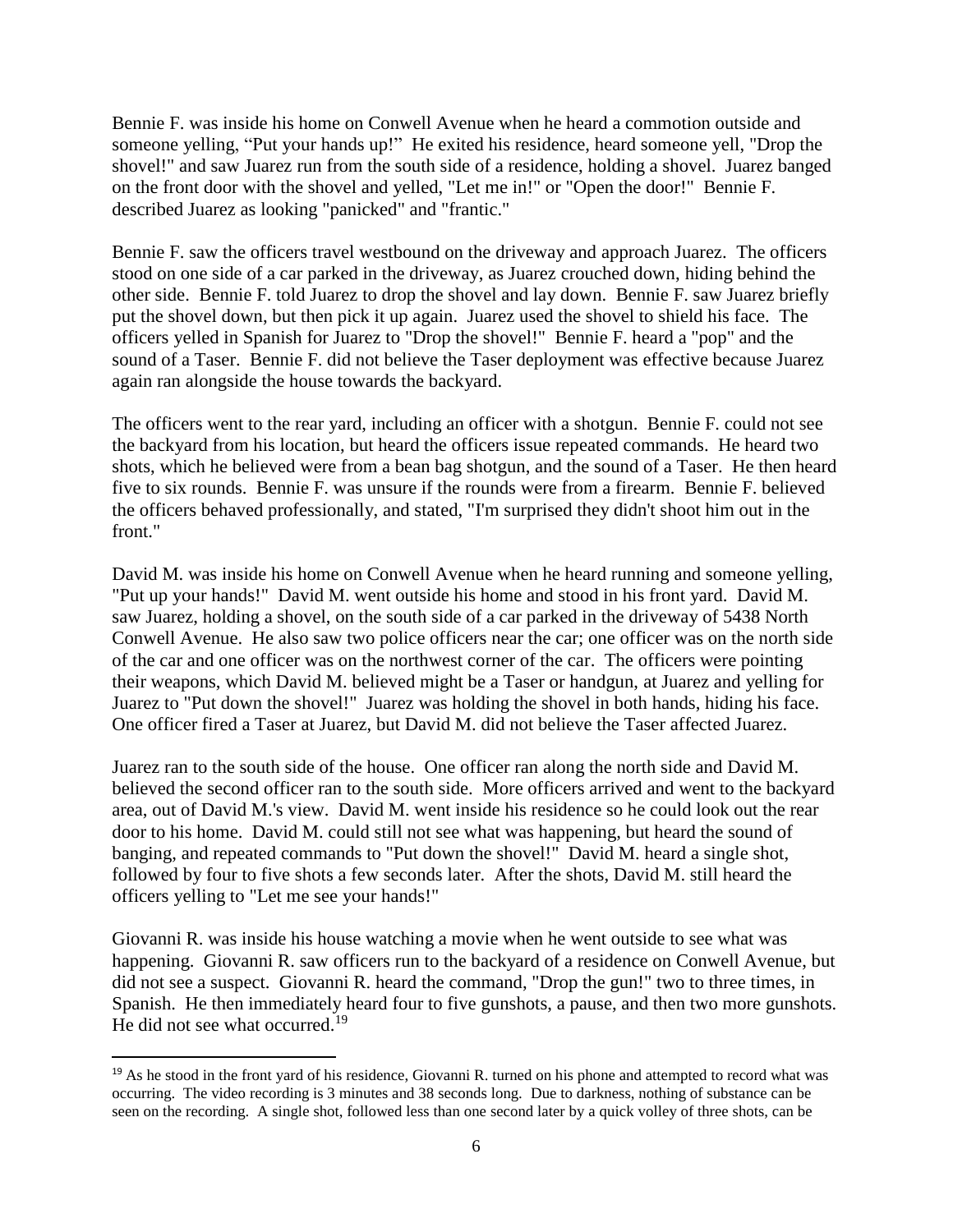Investigators recovered a beanbag shotgun from the backyard, east of the home. The shotgun was empty at the time it was recovered. Five expended beanbag casings and five expended beanbag projectiles were recovered. Investigators located three expended Taser cartridges; two cartridges were found in the backyard of the residence, and one was found near the southwest corner of the location.

Tremblay was armed with a Glock 22, .40 caliber semiautomatic handgun. After the incident, Tremblay's firearm was loaded with 13 live rounds. The maximum capacity of this firearm is 16 rounds. Investigators located three expended .40 caliber casings in the backyard of the residence. Tremblay fired his service weapon three times.



*Figure 1: Evidence collected on the east side of the residence, including item 2, less-lethal shotgun; items 3 and 19, Taser cartridges; item 4, expanded baton; items 12, 13 and 14, expended cartridge casings; and item 18, wood handled shovel.*

### **CONCLUSION**

 $\overline{a}$ 

"The 'reasonableness' of a particular use of force must be judged from the perspective of a reasonable officer on the scene, rather than the 20/20 vision of hindsight…The calculus of reasonableness must embody allowance for the fact that police officers are often forced to make

heard. Fourteen seconds later, a fifth shot can be heard, followed by a sixth gunshot seven seconds later. A seventh gunshot is heard two seconds after the sixth gunshot. Thirty-five seconds later, a final shot is heard. Yelling can be heard in the distance before, during, and after the gunfire. Approximately 30 seconds later, an air unit arrives, and the noise from the air unit drowns out all other potentially relevant noise.